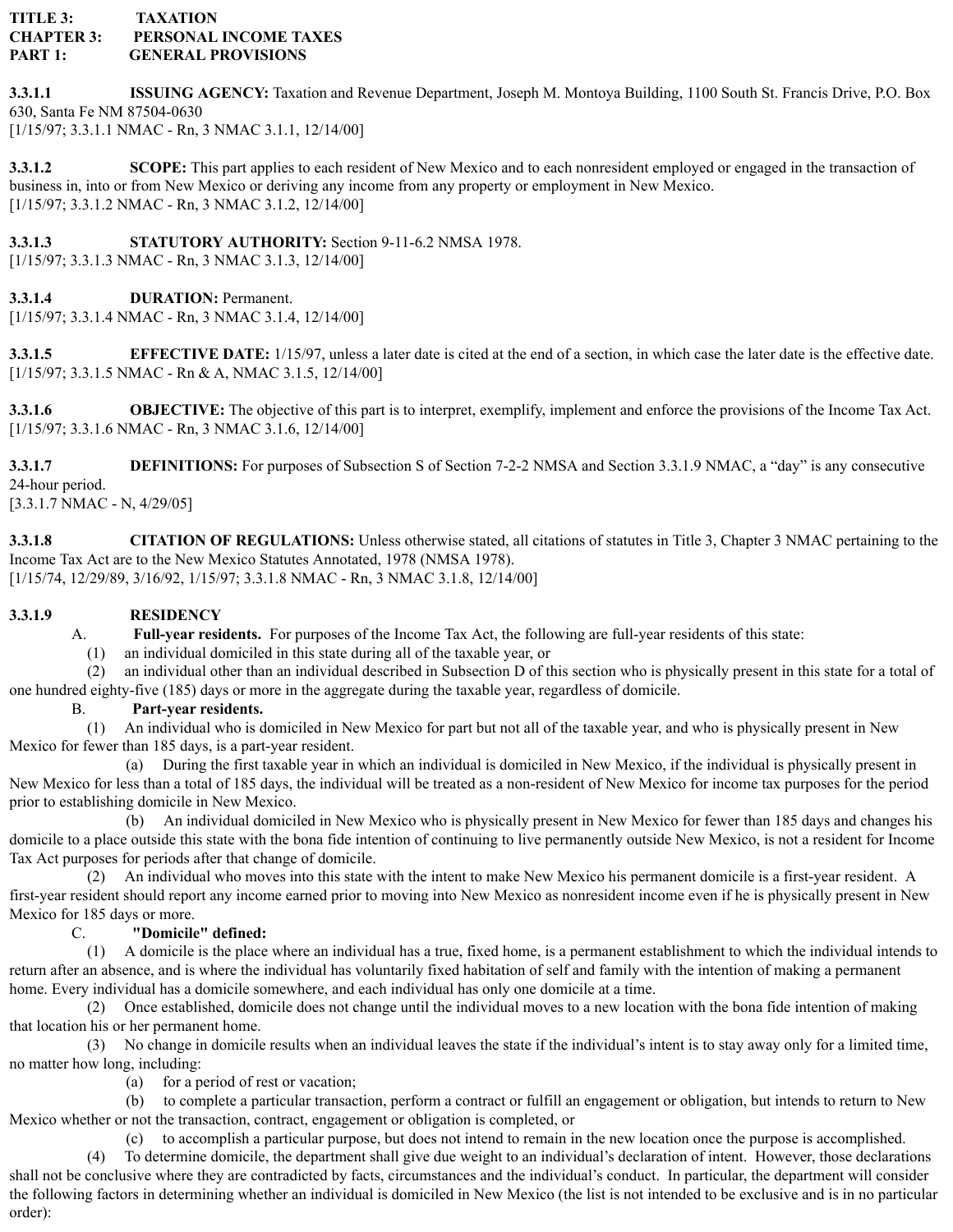(a) homes or places of abode owned or rented (for the individual's use) by the individual, their location, size and value; and how they are used by the individual;

(b) where the individual spends time during the tax year and how that time is spent; e.g., whether the individual is retired or is actively involved in a business, and whether the individual travels and the reasons for traveling, and where the individual spends time when not required to be at a location for employment or business reasons, and the overall pattern of residence of the individual;

(c) employment, including how the individual earns a living, the location of the individual's place of employment, whether the individual owns a business, extent of involvement in business or profession and location of the business or professional office, and the proportion of in-state to out-of-state business activities;

- (d) home or place of abode of the individual's spouse, children and dependent parents, and where minor children attend school;
- (e) location of domicile in prior years;
- (f) ownership of real property other than residences;

(g) location of transactions with financial institutions, including the individual's most active checking account and rental of safety deposit boxes;

- (h) place of community affiliations, such as club and professional and social organization memberships;
- (i) home address used for filing federal income tax returns;
- (j) place where individual is registered to vote;
- (k) state of driver's license or professional licenses;

(l) resident or nonresident status for purposes of tuition at state schools, colleges and universities, fishing and hunting licenses, and other official purposes; and

(m) where items or possessions that the individual considers "near and dear" to his or her heart are located, e.g., items of significant sentimental or economic value (such as art), family heirlooms, collections or valuables, or pets.

(5) The department shall evaluate questions regarding domicile on a case-by-case basis. No one of the factors considered by the department shall be conclusive with respect to an individual's domicile. Factors such as the state of driver's license, place of voter registration and home address may be given less weight, depending on the circumstances, because they are relatively easy to change for tax purposes.

### D. **"Domicile" and residency for armed forces personnel**

(1) A resident of this state who is a member of the United States armed forces does not lose residence or domicile in this state, or gain residency or domicile in another state, solely because the service member left this state in compliance with military orders.

(2) A resident of another state who is a member of the United States armed forces does not acquire residence or domicile in this state solely because the service member is in this state in compliance with military orders.

(3) A resident of another state who is a member of the United States armed forces does not become a resident of this state solely because the service person is in this state for one hundred and eighty-five (185) or more days in a taxable year.

(4) Compensation for service in the armed forces is subject to personal income tax only in the state of the service member's domicile. "Compensation for military service" does not include compensation for off-duty employment, or military retirement income.

(5) For purposes of this section, "armed forces" means all members of the army of the United States, the United States navy, the marine corps, the air force, the coast guard, all officers of the public health service detailed by proper authority for duty either with the army or the navy, reservists placed on active duty, and members of the national guard called to active federal duty.

#### E. **Examples:**

(1) A, a life-long resident of Texas, accepts a job in New Mexico. On December 5, 2003, A moves to New Mexico with the intention of making New Mexico her permanent home. A has established domicile in New Mexico during the 2003 tax year. Because she was physically present in New Mexico for fewer than 185 days during that year, she should file as a part-year resident, and she will be treated as a resident for personal income tax purpose only for that period after she establishes a New Mexico domicile.

(2) B, a resident of Arizona, makes several weekend visits to New Mexico in the early months of 2004. On July 1, 2004, he moves to New Mexico with the intention of making it his permanent home. Family matters call him back to Arizona on August 1, 2004, and he soon determines that he must remain in Arizona. B was domiciled in New Mexico during the thirty days he spent in this state with the intention of making it his permanent home. Because B was physically present in this state for fewer than 185 days in 2004, B should file as a part-year resident for that tax year. For personal income tax purposes he will be treated as a resident of New Mexico only from July 1 to August 1, 2004.

(3) C was born and raised in New Mexico. She leaves New Mexico in December 2003 to pursue a two-year master's degree program in Spain. She intends to return to New Mexico when she completes her studies. During her absence she keeps her New Mexico driver's license and voter registration. Because New Mexico remains her domicile, C should file returns for tax years 2003, 2004 and 2005 as a full-year New Mexico resident.

(4) D, a resident of California, comes to New Mexico on three separate occasions in 2004 to work on a movie. D does not intend to remain in New Mexico, and when the movie is completed, D returns to her home in California. D is physically present in New Mexico for 200 days in 2004. Because D was physically present in New Mexico for at least 185 days, D must file as a full-year resident of New Mexico for tax year 2004.

(5) E, a resident of New Mexico, joined the army. Since joining the military, E has been stationed in various places around the world. Although E has not been back to New Mexico in the ten years since he joined the army, he continues to vote in New Mexico and holds a current New Mexico driver's license. E must file as a full-year resident of New Mexico.

(6) Same facts as Example 5, except that in August 2003, while stationed in Georgia, E retires from the military. Instead of returning to New Mexico, E moves to Florida where he intends to spend his retirement. For tax year 2003, E must file as a part-year resident, because he was not physically present in the state for 185 days or more. E is a resident of New Mexico until August 2003, when he moves to Florida with the intent of making that his permanent home.

(7) F, a resident of Texas, is an air force officer. In March 2002 he moves to New Mexico to begin a two-year assignment at Kirtland Air Force Base. F is registered to vote in Texas and holds a Texas driver's license. F is not a resident of New Mexico in 2002. During the second year of F's assignment, he registers to vote in New Mexico, obtains a New Mexico driver's license, and enrolls his son in a New Mexico university paying resident tuition. Although F's presence in New Mexico under military orders is not sufficient to establish New Mexico residency or domicile, his conduct in 2003 is sufficient to establish domicile. In 2003 F must file as a part-year resident of New Mexico. He will be treated as a nonresident for income tax purposes for that period of 2003 prior to establishing domicile in New Mexico.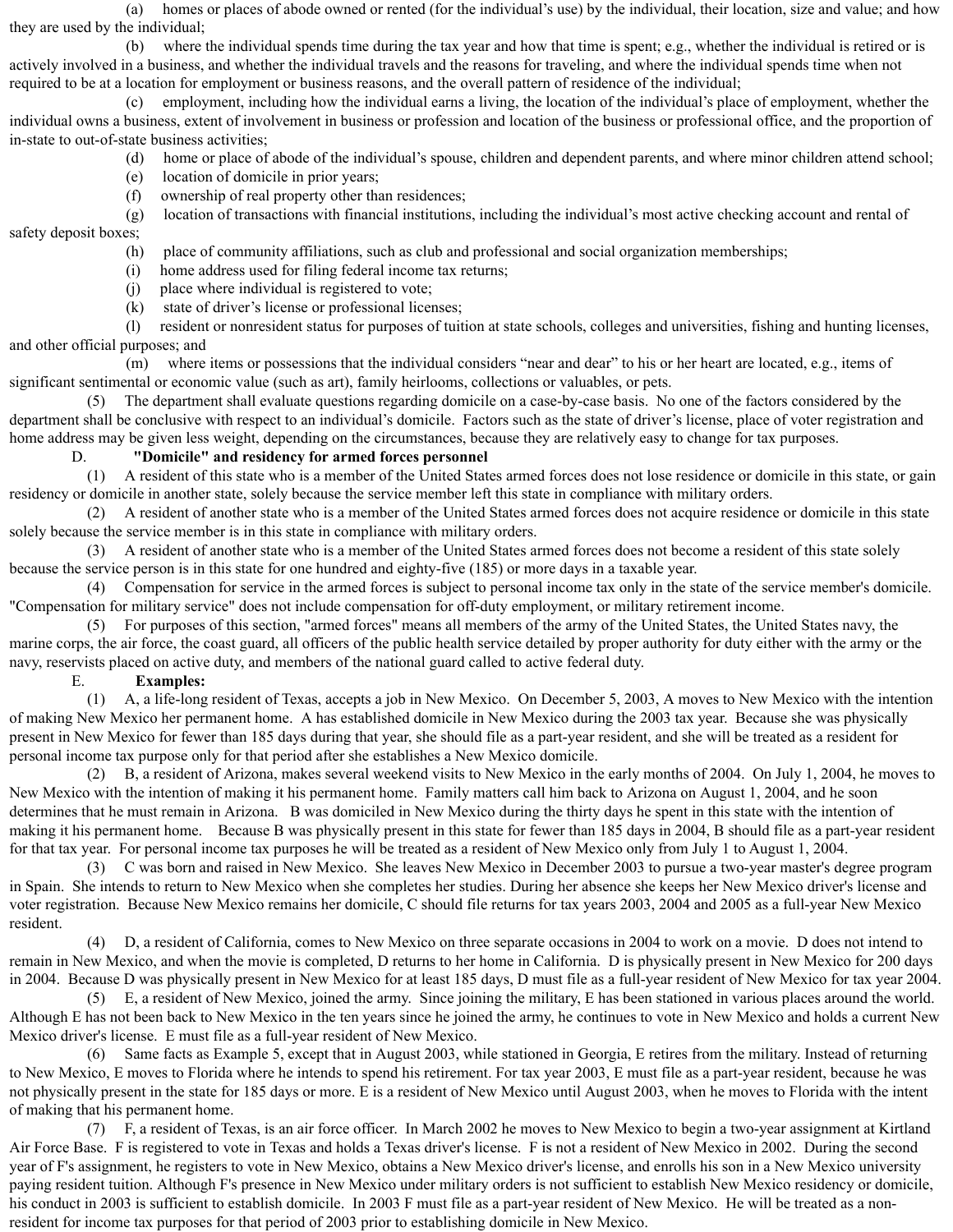(8) G is a Native American who lives and works on his tribe's pueblo in New Mexico. Federal law prohibits the state from taxing income earned by a Native American who lives and works on his tribe's territory. G joins the marines and is stationed outside New Mexico. Because G's domicile remains unchanged during his military service, G's income from military service is treated as income earned on the tribe's territory by a tribal member living on the tribe's territory, and is not taxable by New Mexico.

[10/23/85, 12/29/89, 3/16/92, 6/24/93, 1/15/97; 3.3.1.9 NMAC - Rn & A, 3 NMAC 3.1.9, 12/14/00, A, 4/29/05; A, 4/28/06; A, 12/15/10]

### **3.3.1.10 MODIFIED GROSS INCOME**

### A. **Modified gross income definitions.**

(1) The following definitions apply in determining the amount of modified gross income for each taxable year:

(a) "Social Security Benefits" means only cash payments made pursuant to Title II of the Social Security Act for old age, survivors and disability benefits, including any amount deducted for part B coverage.

(b) "Unemployment Compensation Benefits" means cash benefits paid through the employment security division of the New Mexico department of labor or any similar state agency of another state or any private income substitution program.

(c) "Workers' Compensation Benefits" means cash payments to the worker made by the employer or any insurance company providing workers' compensation coverage where such payments are based on the worker's average weekly wage, but does not include payments for medical or rehabilitative services, whether made directly to the provider or made to the worker for reimbursement of such expenses.

(d) "Public Assistance and Welfare Benefits" means unrestricted cash payments made under the supplemental security income program, the aid to families with dependent children program, general assistance or similar programs. It does not include medical payments or reimbursements under medicaid, medicare, hospital indigency programs, department of vocational rehabilitation programs, V.A. medical assistance, CHAMPUS or other such programs. It does not include housing subsidies or payments.

(e) "Cost of Living Allowances" or "Gifts" do not include provision of free room and board to persons when that room is provided based on financial need or noncommercial considerations. "Costs of living allowances" does include provision of room or compensation for room made during an employer-employee relationship or other commercial situation.

(f) "Income From Discharge of Indebtedness" means income which becomes available because of the forgiveness of a debt. It does not include debts which are discharged by bankruptcy or when the discharge fails to result in the availability of cash resources.

(g) "Gains Derived From Dealings in Property" mean "gains derived from dealings in property" as defined in 26 C.F.R. (Internal Revenue Service Income Tax Regulation) 1.61-6, as amended or renumbered.

(h) "Interest" means "interest" as defined in 26 C.F.R. (Internal Revenue Service Income Tax Regulation) 1.61-7, as amended or renumbered.

(i) "Net Rents" means cash income derived from the rental of real or personal property over and above all expenditures related to the rented property, including but not limited to mortgage payments, management expenses, housekeeping, property taxes, brokerage fees, special assessments and other operating charges.

(j) "Annuities" and "Income From Life Insurance and Endowment Contracts" mean "annuities" and "certain proceeds of endowment and life insurance contracts" as defined in 26 U.S.C. Section 72 (Internal Revenue Code of 1986), as amended or renumbered, and regulations promulgated thereunder.

(2) Scholarships, grants, fellowships or similar payments, made either to the taxpayer or to an educational institution or to both, which do not have to be repaid are modified gross income.

(3) Modified gross income does not include:

(a) payments made for hospital, dental, medical or drug expenses, whether the payment is made directly to the insured/recipient or to a third party provider, and regardless of whether a premium is paid or not.

(b) the value of room and board provided by federal, state or local government or by private individuals or agencies when the assistance is based upon financial need or other noncommercial considerations, and not as a form of compensation.

(c) debts that have been discharged by a United States bankruptcy court.

(d) gifts or gratuities which are not cash or which have no market value or only negligible market value.

(e) any additional benefits or payments made pursuant to a government program made directly or indirectly to a third party,

when identified to a particular use or invoice, such as housing rehabilitation grants for low income housing, housing subsidies or payments, weatherization payments and energy crisis intervention payments pursuant to the Home Energy Assistance Act of 1980 (Title III of Public Law 96- 223).

(f) payments made to New Mexico residents pursuant to the foster grandparent program under the National Older American Volunteer Act (42 U.S.C. Section 5011).

(g) the value of food stamp coupons under the Food Stamp Act, 7 U.S.C. § 2016c.

(h) monies received during the taxable year as comprehensive low income, food, medical, low income food and medical or property tax rebates.

(i) proceeds from loans which the taxpayer is legally obligated to repay.

(4) Example 1: G has two children and receives \$2,796 per year AFDC (Aid to Families with Dependent Children) from the human services department. The monthly rate is \$233 per month. G lives in a Section VIII rent subsidy house for which G pays \$50 a month rent and the housing authority pays the owner an additional \$150 per month. During the year the human services department pays \$550 for health and medical expenses for G and G's children under the medicaid program. G's modified gross income is \$2,796. Neither the rent subsidy nor medicaid is includable as modified gross income.

(5) Example 2: A is 75 years old and receives a total of \$238 per month from social security and supplemental security income (\$170 per month social security and \$68 per month SSI). A lives in a trailer which A's daughter and son-in-law own and in which A has permission to remain until A dies. A also received two tanks of bottled gas under the community action energy crisis program. A's modified gross income is \$2,856 (\$238 a month times 12 months). The rental value of the trailer is not included in modified gross income since it was provided upon noncommercial considerations and to a person in need. The utility assistance A received is also not included.

(6) Example 3: B is a retired person. B has medical bills of \$600 for which B's insurance will reimburse B after B pays the doctor. B also received approximately \$1,500 in housing rehabilitation benefits, which were paid in one check made payable to B and the housing contractor.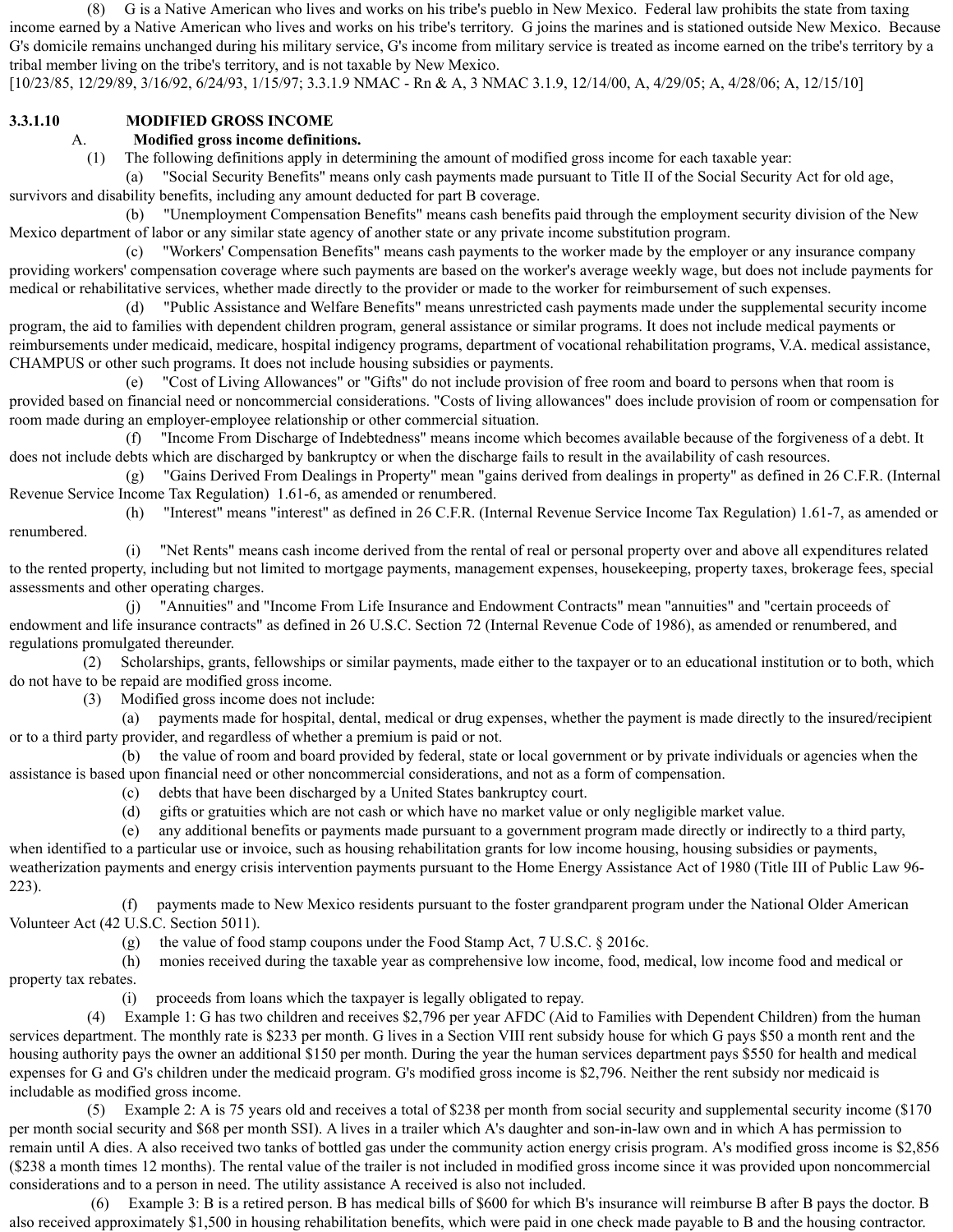Later on B was given a check for \$200 by the housing rehabilitation agency to pay for materials which B had purchased on credit as part of the rehabilitation program. B is living on a savings account which earns interest. B's modified gross income is only the amount of interest earned by the savings account. The insurance payment is not modified gross income because it is an indirect medical payment and identified to a particular expense. The same reasoning applies to the \$200 payment made for the materials. Finally, the weatherization or rehabilitation benefits are not modified gross income.

(7) Example 4: M is an elderly person who lives alone and receives \$500 per month (\$6,000 per year) social security payments. Periodically, M receives gifts of food and used clothing from community sources. M is given a used pickup truck, valued at \$1,000, and jewelry valued at \$3,000 by a relative. M's modified gross income is \$6,000 plus \$1,000, plus \$3,000, for a total of \$10,000. The car and jewelry are included since they are gifts which are tangible marketable items. The food and clothing do not represent cash or marketable items and so are not included in modified gross income.

B. **Impact of losses on modified gross income.** "Modified gross income" may not be diminished by deductions or offset by losses which may be allowed under the New Mexico Income Tax Act or under the Internal Revenue Code of 1986, as amended or renumbered. Despite any loss occurring from any transaction, or any expense connected therewith, zero is the lowest amount which may be reported for any item in computing "modified gross income". The loss from one business or activity shall not reduce the income from another business or activity. If a business incurs a loss during the taxable year, the amount of income to be included in modified gross income from that business is zero (-0-) for that taxable year.

C. **Sick pay included in modified gross income.** "Sick pay", payments received for damages for personal injury or illness and disability payments from whatever source are "modified gross income".

D. **Settlement of claims included in modified gross income.** Amounts received in settlement of a claim or as a result of a judgment are "modified gross income".

[1/18/82, 12/29/89, 7/20/90, 3/16/92, 1/15/97; 3.3.1.10 NMAC - Rn, 3 NMAC 3.1.10, 12/14/00]

## **3.3.1.11 REQUIREMENTS FOR CLAIMING DEPENDENTS AS PERSONAL EXEMPTIONS**

A. Except as otherwise provided by 3.3.1.11 NMAC, each dependent claimed as a personal exemption for New Mexico income tax purposes must meet the tests of dependency in Section 152 of the Internal Revenue Code as amended or renumbered. The taxpayer shall provide the name of each dependent and the social security number for any dependent who is two years of age or older when required to do so by the instructions to the New Mexico income tax return. The personal exemption amount claimed for a dependent may be disallowed if the dependent does not meet the tests of dependency or if required information is not provided.

B. For purposes of claiming a tax rebate or credit for which eligibility is determined by the amount of modified gross income, a dependent must meet all tests of dependency required by Section 152 of the Internal Revenue Code except the requirement that public assistance provide less than half of the dependent's total support.

[10/11/91, 3/16/92, 1/15/97; 3.3.1.11 NMAC - Rn & A, 3 NMAC 3.1.11, 12/14/00]

### **3.3.1.12 INCOME FROM OBLIGATIONS OF GOVERNMENTS**

#### A. **Income from United States government obligations.**

- (1) Income from obligations issued by the United States are not includable in net income.
- (2) Because they are not obligations of the United States, income from investment in the following is includable in net income:

(a) financial instruments guaranteed by the federal national mortgage association ("Fannie Maes"), the government national mortgage association ("Ginnie Maes"), the federal national home loan association ("Freddie Macs") and any similar organization whose income states are not prohibited by federal law from subjecting to income taxation;

- Bank;
- (b) financial instruments issued by the College Construction Loan Insurance Corporation or the National Consumer Cooperative
- - (c) agreements ("repo's") to sell and repurchase United States government obligations; and
	- (d) agreements ("reverse repo's") to purchase and resell United States government obligations.

(3) This version of Subsection 3.3.1.12A NMAC is retroactively effective for taxable years beginning on or after January 1, 1991.

B. **Income from obligations of Puerto Rico and territories and possessions of the United States.** Income from obligations of the commonwealth of Puerto Rico and of Guam, the Virgin Islands, American Samoa, Northern Mariana Islands and other territories or possessions of the United States are includable in net income only to the extent that inclusion is not prohibited by federal law. Income from such obligations which New Mexico is prohibited from taxing by the laws of the United States may be deducted from net income.

#### C. **Exclusion of certain income from mutual funds or trusts.**

(1) Income from investments in mutual funds, unit investment trusts or simple trusts which are invested in obligations of the United States, obligations of the state of New Mexico or its agencies, institutions, instrumentalities or political subdivisions or obligations of the commonwealth of Puerto Rico or territories or possessions of the United States may be deducted from net income to the extent that such investment income is nontaxable income provided that:

(a) for the purposes of this subsection (3.3.1.12C NMAC), "nontaxable income" means income from investments in obligations

of:

- (i) the United States;
- (ii) the state of New Mexico or any of its agencies, institutions, instrumentalities or political subdivisions;
- (iii) the commonwealth of Puerto Rico, the income from which obligations states are prohibited from taxing by the laws of the United States; and

(iv) Guam, the Virgin Islands, American Samoa, Northern Mariana Islands or other territories or possessions of the United States, the income from which obligations states are prohibited from taxing by the laws of the United States;

(b) the mutual fund provides to the investor an annual statement of the income, by source, which was distributed to the individual investor; and

(c) the trust provides to the beneficiary an annual statement of the income by source and that the income received by the beneficiary retains the same character under the Internal Revenue Code as that income had when earned by the trust.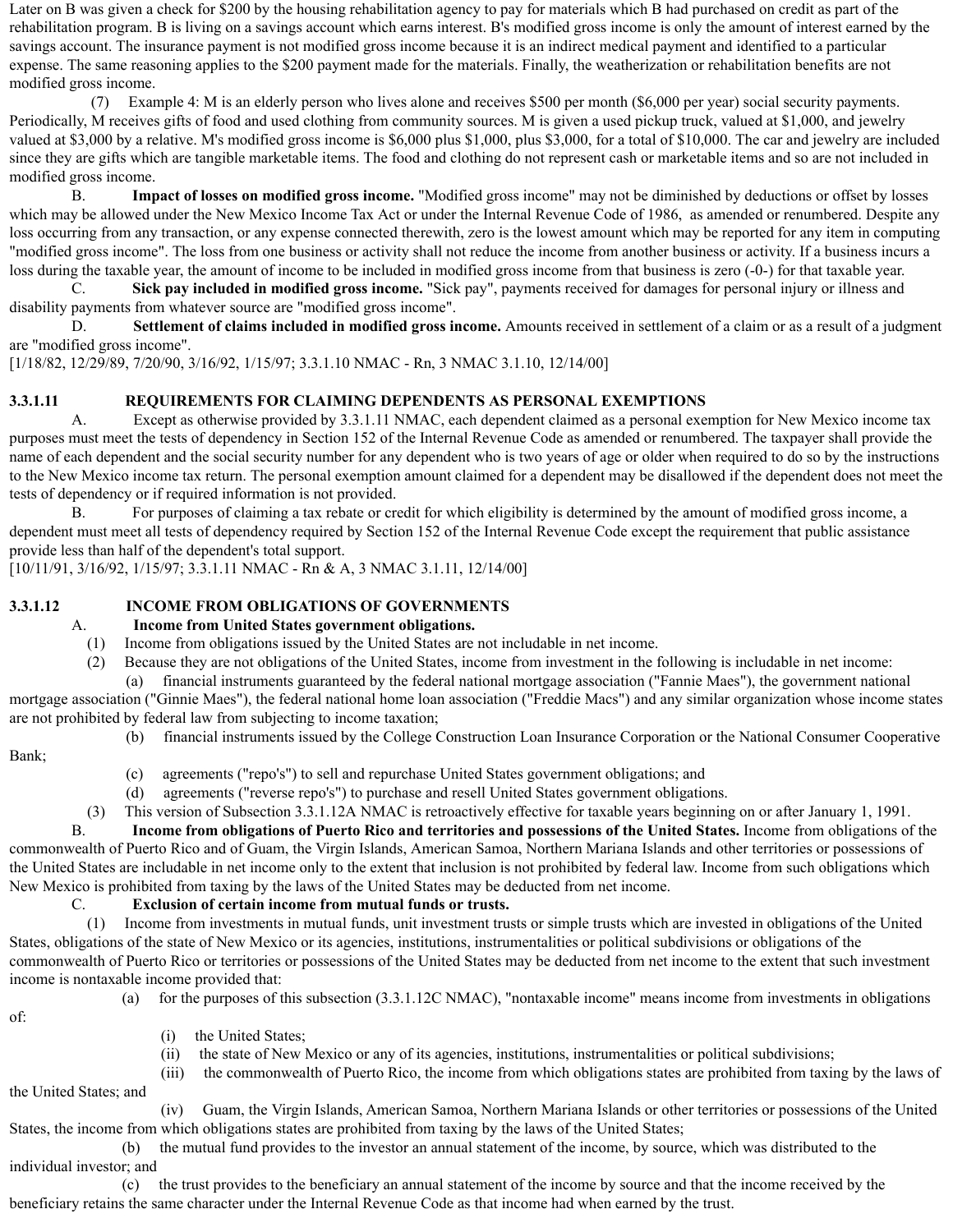(2) Only that amount of income may be deducted which is shown on the statement as flowing through to the investor from obligations of the United States, of the commonwealth of Puerto Rico, of Guam, the Virgin Islands, American Samoa, Northern Mariana Islands or other territories or possessions of the United States or of the state of New Mexico or any of its agencies, institutions, instrumentalities or political subdivisions.

D. Expenses related to certain investment income.

(1) Because this investment income is exempt from income taxation by New Mexico, expenses of the taxpayer related to the earning of income from investments, directly or through mutual funds, unit investment trusts or simple trusts, in obligations of the United States, obligations of the state of New Mexico or its agencies, institutions, instrumentalities or political subdivisions or obligations of the commonwealth of Puerto Rico or territories or possessions of the United States may not be deducted from net income. To the extent that such expenses have been deducted in determining federal taxable income, the amount must be added back to net income.

(2) Income from investment in state and local bonds is subject to New Mexico income taxation. Expenses of the taxpayer related to the earning of income from investments, directly or through mutual funds, unit investment trusts or simple trusts, in state or local bonds are deductible in determining net income. To the extent that such expenses have not been deducted in determining federal taxable income, these amounts may be subtracted from net income.

(3) Subsection 3.3.1.12D NMAC applies to taxable years beginning on or after January 1, 1991.

## E. **Income earned on "state or local bonds".**

(1) Not included in the term "state or local bond" is any obligation of the commonwealth of Puerto Rico or of territories or possessions of the United States the income from which New Mexico is prohibited from taxing by the laws of the United States.

(2) For taxable years beginning on or after January 1, 1991, income from investing in any state or local bond, as that term is defined in Section 7-2-2 NMSA 1978, is includable in base income.

(3) Income from investing in state or local bonds is to be included in base income in the year it is actually received without regard to federal tax treatment of the income, except that:

(a) the taxpayer may elect to report this income for New Mexico purposes on an accrual basis; and

(b) income from investing in state or local bonds earned or accrued before the first taxable year beginning on or after January 1, 1991, but which is received after that date is not includable in base income. Income is earned or accrued ratably, by assigning an equal amount of income to each day of the accrual period.

(4) Example 1: A, a New Mexico resident, purchases a state of California municipal bond in 1992 and receives semi-annual interest payments. A does not elect to report to New Mexico on an accrual basis. All income from this bond is included in base income. This income is included only as the interest payments are received.

(5) Example 2: B, a New Mexico resident and calendar year filer, purchases a city of Los Angeles municipal bond in 1990. This bond pays interest semi-annually on April 1 and October 1. B does not elect to report to New Mexico on an accrual basis. On April 10, 1991, B receives \$1,000 of interest. Since this payment includes interest earned or accrued before January 1, 1991, this income is to be allocated between the period prior to the tax year and the period following December 31, 1990. The income accrual period is 182 days in length (October 1, 1990, through March 31, 1991), of which 90 days are in B's first taxable year beginning on or after January 1, 1991. B's 1991 base income includes \$494.51 (\$1,000 x 90/182). The remaining \$505.49 is not subject to New Mexico income tax.

(6) Example 3: C, a New Mexico resident and calendar year filer, purchased a city of San Francisco municipal bond on January 1, 1981 for \$1,400. C does not elect to report accrued income on this bond for New Mexico income tax purposes. Although this bond pays interest semi-annually, C bought it stripped and at a discount. C has no right to the interest. On January 1, 1995, C receives the bond principal of \$5,000. This is C's first and only payment on the bond. Since this payment includes income earned or accrued before January 1, 1991, the income is allocated between the period prior to January 1, 1991, and the period following December 31, 1990. The income accrual period is 5112 days, of which 1461 are after December 31, 1990. C's 1995 base income includes \$1,028.87 ((1461/5112) x (\$5,000 - \$1,400)). The remaining \$2,571.13 of income is not subject to New Mexico income tax.

(7) Example 4: Same facts as Example 3, except that C did not become a New Mexico resident until January 1, 1993. The income from the bond must be allocated between the period prior to January 1, 1993, and the period after December 31, 1992. 730 days follow December 31, 1992. C's 1995 base income includes \$514.08 ((730/5112) x (\$5,000 - \$1,400)). The remaining \$3,085.92 is not subject to New Mexico income tax.

(8) Subsection 3.3.1.12E NMAC applies to taxable years beginning on or after January 1, 1991.

# F. **Bonds issued by tribal governments are not "state or local bonds".**

(1) Bonds issued by Indian governments are not "state or local bonds" under the Income Tax Act. As defined in Section 7-2-2 NMSA 1978, the term "state" does not include Indian nations, tribes or pueblos or their governments. The term "local government" is not defined by the Income Tax Act but is commonly used to mean political subdivisions of states. Indian nations, tribes and pueblos are not political subdivisions of states.

(2) To the extent that the Internal Revenue Code treats interest from bonds issued by Indian governments as if it were interest from "state or local bonds", such interest is excluded from federal adjusted gross income and therefore initially excluded from New Mexico base income as well. Because bonds issued by Indian governments are not "state or local bonds" for purposes of the Income Tax Act, interest income with respect to such bonds is not required to be added to federal adjusted gross income in determining New Mexico base income. [3/16/92, 6/24/93, 11/17/95, 1/15/97, 1/15/98; 3.3.1.12 NMAC - Rn & A, 3 NMAC 3.1.12, 12/14/00]

# **3.3.1.13 NET OPERATING LOSSES**

# A. **Net operating losses; generated by deduction of income from United States obligations.**

(1) Section 3.3.1.13 NMAC and subsections thereunder apply to the income of a taxpayer derived from any unincorporated business. (2) If, for an unincorporated business, the exclusion of income from obligations of the United States of America results in a negative amount for New Mexico net income for that business for a taxable year, the resulting negative amount may be deemed to be a net operating loss for that taxable year. The taxpayer must establish the loss from exclusion of income from obligations of the United States of America by filing a New Mexico return or amended return within the time period set forth in Section 7-2-12 NMSA 1978, Subsections B, C and E of Section 7-1-26 NMSA 1978. An amended return carrying back or forward any such net operating loss must be filed within the time period set forth in Subsections B, C and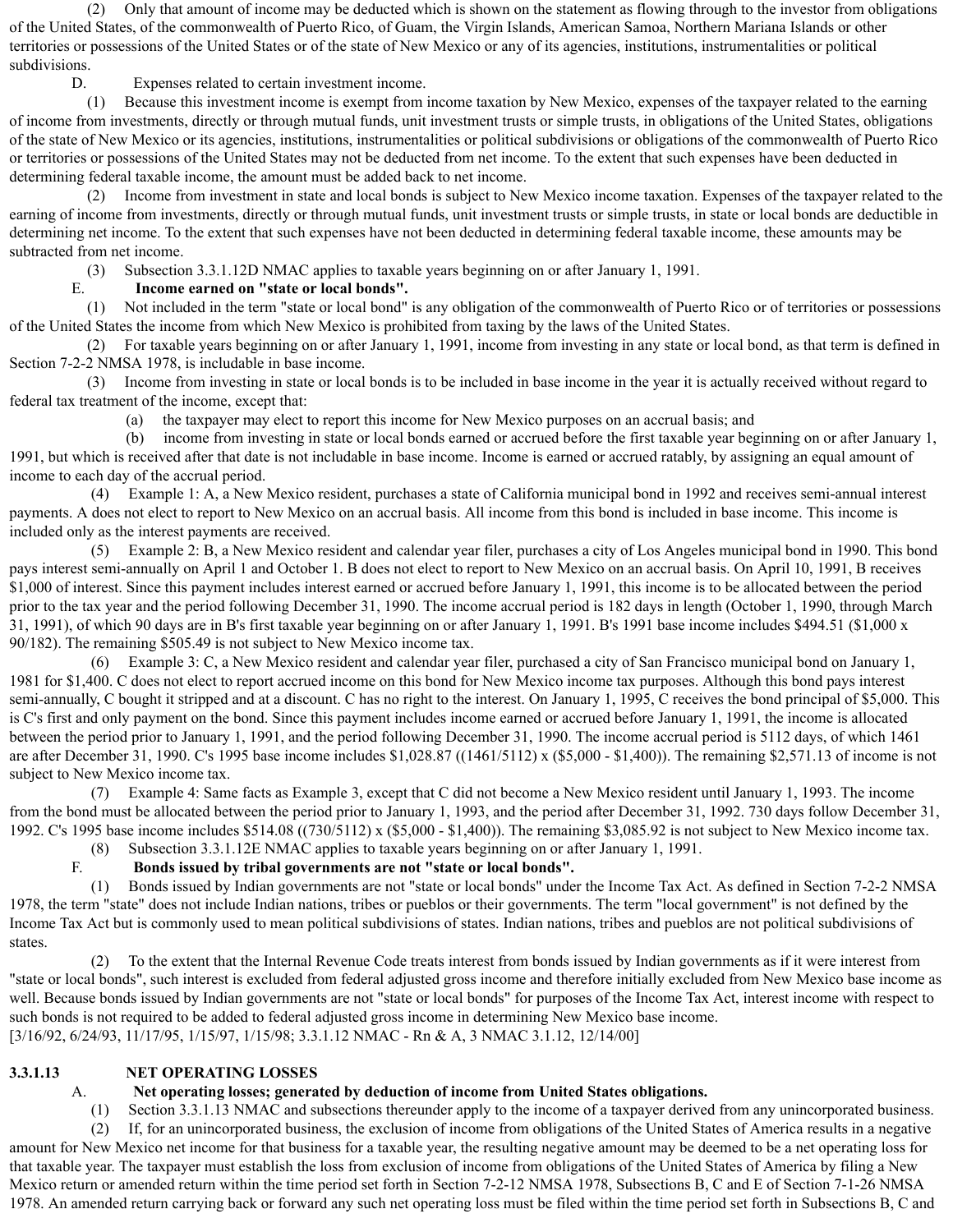E of Section 7-1-26 NMSA 1978. The taxpayer shall apply relevant provisions of 26 U.S.C. Section 172 of the Internal Revenue Code to determine the years to which the net operating loss may be applied.

(3) Any net operating loss deemed created by this subsection (3.3.1.13A NMAC) may be carried back or forward in accordance with the provisions of Section 7-2-2 NMSA 1978 and Subsections A through E of Section 3.3.1.13 NMAC. For taxable years beginning prior to January 1, 1991, the resulting taxable income shall then be allocated and apportioned in that year pursuant to the provisions of Section 7-2-11 NMSA 1978.

(4) For the purposes of Subsections A through E of Section 3.3.1.13 NMAC, the term "unincorporated business" includes:

(a) S corporations taxed as partnerships for federal income tax purposes; and

(b) limited liability companies formed pursuant to the Limited Liability Company Act or a similar law of another state which are not taxed as corporations for federal income tax purposes.

## B. **Net operating losses; time limitation.**

(1) A net operating loss, including any net operating loss deemed created pursuant to Subsection 3.3.1.13A NMAC, for a taxable year may be excluded from the base income of any other taxable year only if the net operating loss for the taxable year is established by the filing of a return, either original or amended, within the time periods set forth in Subsections B, C and E of Section 7-1-26 NMSA 1978.

(2) Example: In 1997, a taxpayer who reports income tax on a calendar year basis discovers an error which relates to the taxpayer's state returns for 1990 and 1993. The original 1990 and 1993 returns were timely filed in 1991 and 1994, respectively. Absent the time limitations on filing amended returns, correcting the error through filing of amended returns would create net operating losses in both 1990 and 1993. An amended return may be filed only for 1993 and only the 1993 loss may be excluded from the base income of any other year.

C. **Net operating losses; must be deductible for federal income tax purposes.** The net operating loss carryover of an unincorporated business acquired by the taxpayer or otherwise included, as for example through a change in reporting method, in the taxpayer's return for a taxable year may be excluded from New Mexico base income only to the extent the Internal Revenue Code and regulations issued thereunder would permit deduction of such loss carryovers for federal income tax purposes for that taxable year by that taxpayer.

### D. **Net operating losses; carryover and carryback rules for taxable years beginning after 1990.**

(1) For taxable years beginning on or after January 1, 1991, any net operating loss for federal tax purposes and any net operating loss deemed created pursuant to Subsection 3.3.1.13A NMAC included in net income derived from an unincorporated business may be carried forward only. These loss carryovers may be excluded from base income only for five years or until the total amount of the loss carryover has been excluded, whichever occurs first. The first year in which the loss carryover may be excluded from base income is:

(a) in the case of a timely filed original return, the next taxable year; and

(b) in all other cases, the first taxable year beginning after the date on which the return establishing the loss is filed, not the next taxable year following the taxable year in which the loss occurred.

(2) Example: B reports for income tax purposes on a calendar year basis. The 1991 original return included a net operating profit from a partnership in which B is a partner. Subsequently, the partnership reports revised information to B, showing a net operating loss instead of the original net operating profit. Consequently, in June, 1993, B files an amendment to B's timely filed 1991 original New Mexico individual income tax return. B may first apply the 1991 net operating loss reported on the 1993 amended return to B's New Mexico individual income tax return for 1994. B may not apply this net operating loss to 1992 or 1993.

(3) For taxable years beginning on or after January 1, 1991, net operating loss carryovers must be applied in the following order:

(a) net operating loss carryovers from taxable years beginning prior to January 1, 1991, beginning with the carryover from the oldest taxable year; and

(b) net operating loss carryovers from taxable years beginning on or after January 1, 1991, beginning with the carryover from the oldest taxable year.

(4) Example: Z began operating a sole proprietorship on January 1, 1988. Z has timely filed (on a calendar year basis) income tax returns every year. Z's business earns a net operating profit in 1988, a net operating profit of zero in 1989 and a net operating loss in 1990 which exceeded the 1988 profit by \$5,000. Z's business sustains another net operating loss of \$11,000 for 1991 but creates a net operating profit of \$8,000 for 1992. In applying the loss carryovers, Z must first apply the net operating loss from 1990 to 1988. On Z's 1992 return, Z first applies the \$5,000 carryover balance originating from 1990 and then the loss carryover deriving from 1991.

(5) For taxable years beginning on or after January 1, 1991, any taxpayer excluding a net operating loss carryover from a prior taxable year must attach to the New Mexico return for that taxable year a schedule showing the taxable year in which each net operating loss being carried forward occurred, the amount of each loss excluded in each taxable year following the taxable year in which the loss occurred and the amount of the loss being applied to the taxable year for which the return is being filed.

(6) For any taxable year beginning on or after January 1, 1991, the net operating loss for that taxable year may not be carried back to any preceding taxable year.

### E. **Net operating losses; carryover and carryback rules for taxable years beginning before 1991.**

(1) For taxable years beginning prior to January 1, 1991, any net operating loss, including any net operating loss deemed created pursuant to Subsection 3.3.1.13A NMAC, may be carried forward or carried back to any other taxable year beginning prior to January 1, 1991 in accordance with the provisions of the Internal Revenue Code unless contrary to the provisions of the Income Tax Act and Title 3, Chapter 3 NMAC.

(2) For taxable years beginning prior to January 1, 1991, a net operating loss, including any net operating loss deemed created pursuant to Subsection 3.3.1.13A NMAC, may be carried back only to those prior taxable years for which an individual income tax return was originally due, without regard to any extension, in the period beginning with the January 1 of the third calendar year preceding the calendar year in which began the taxable year for which the loss is established and ending with the day before the first day of the taxable year for which the loss is established.

(3) Example: D operates an unincorporated business and files on a fiscal year basis. D's fiscal year ends April 30. In September, 1993, D files an amended individual income tax return for D's taxable year starting May 1, 1989 and ending April 30, 1990. The amendment establishes a net operating loss for that taxable year. The oldest year to which D may carry back the net operating loss is D's taxable year beginning May 1, 1985 and ending April 30, 1986, the return for which was originally due July 15, 1986.

[3/16/92, 12/28/94, 1/15/97; 3.3.1.13 NMAC - Rn & A, 3 NMAC 3.1.13, 12/14/00]

## **HISTORY OF 3.3.1 NMAC:**